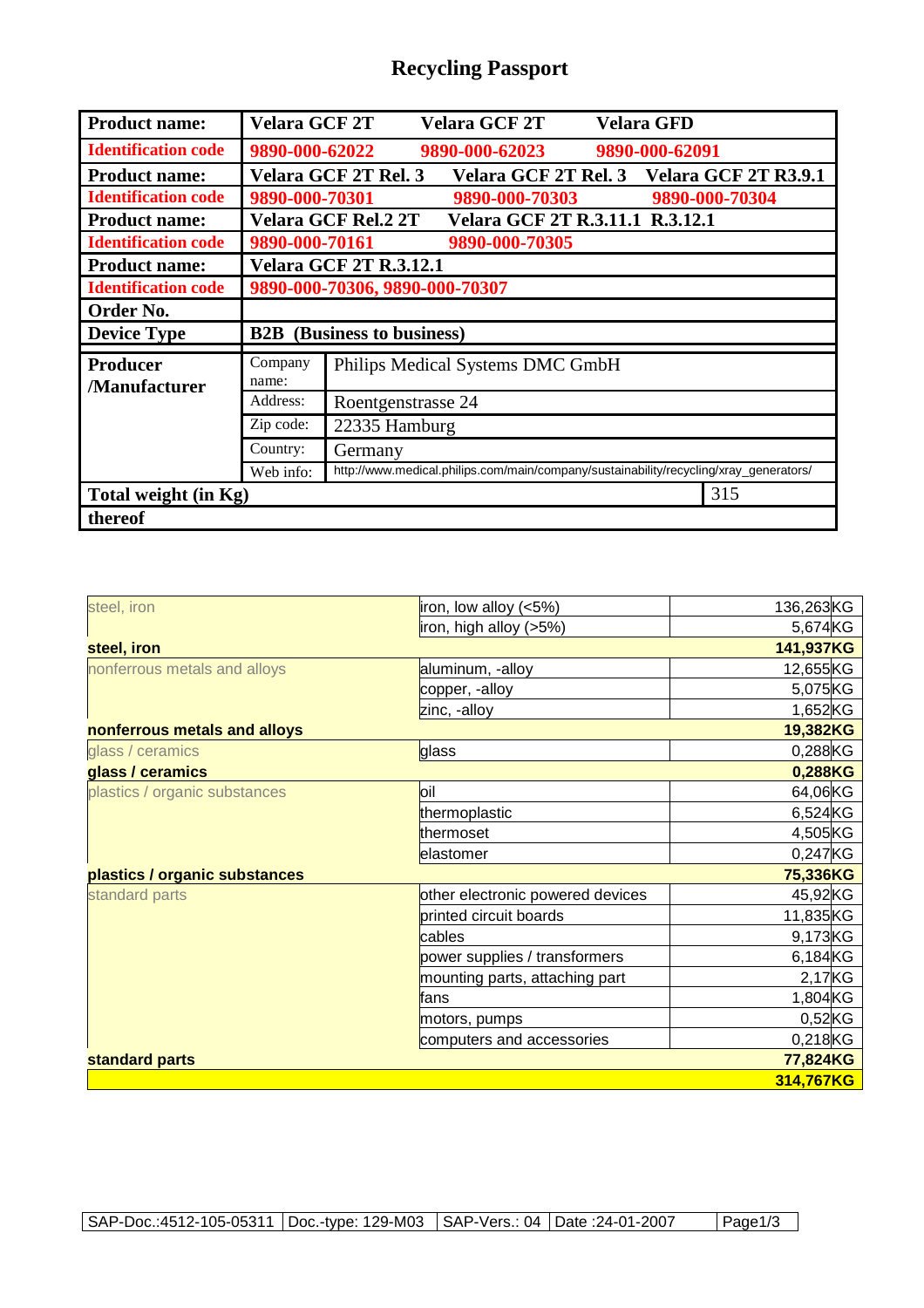## **Recycling Passport**

| <b>Recycle info</b>      |                                                        |                 |
|--------------------------|--------------------------------------------------------|-----------------|
| <b>General Hazards</b>   | For dismantling activities Treatment Facilities must   |                 |
| (Desinfection)           | consider the national requirements.                    |                 |
|                          | For personnel which can come into contact with         |                 |
|                          | contaminated material, preventive measures pursuant to |                 |
|                          | national requirements must be taken into account       |                 |
|                          |                                                        |                 |
| <b>Hazardous</b>         | <b>Substances:</b>                                     | <b>Location</b> |
| <b>Substances</b>        |                                                        |                 |
|                          |                                                        |                 |
|                          |                                                        |                 |
|                          |                                                        |                 |
|                          |                                                        |                 |
|                          |                                                        |                 |
| To be removed            |                                                        |                 |
| <b>Batteries</b>         | <b>Type:</b>                                           | <b>Location</b> |
|                          | Lithium chrome cell, 3V                                | Figure 1 $(2)$  |
|                          | Lithium chrome cell, 3V                                | Figure 1 $(3)$  |
|                          |                                                        |                 |
|                          |                                                        |                 |
| To be removed            |                                                        |                 |
| <b>Special attention</b> | <b>Item</b>                                            | <b>Location</b> |
|                          | Pb is present in the soldering process of PCBs         | Figure 1, 2     |
|                          |                                                        |                 |
|                          |                                                        |                 |
|                          |                                                        |                 |
|                          |                                                        |                 |
|                          |                                                        |                 |
| <b>Fluids / Gases</b>    | <b>Item</b>                                            | <b>Location</b> |
|                          | Transformer Oil, Shell Diala                           | Figure $1(1)$   |
|                          | Transformer Oil, Shell Diala                           | Figure 1 $(4)$  |
|                          |                                                        |                 |
|                          | HV-transformer oil contains no PCBs                    |                 |